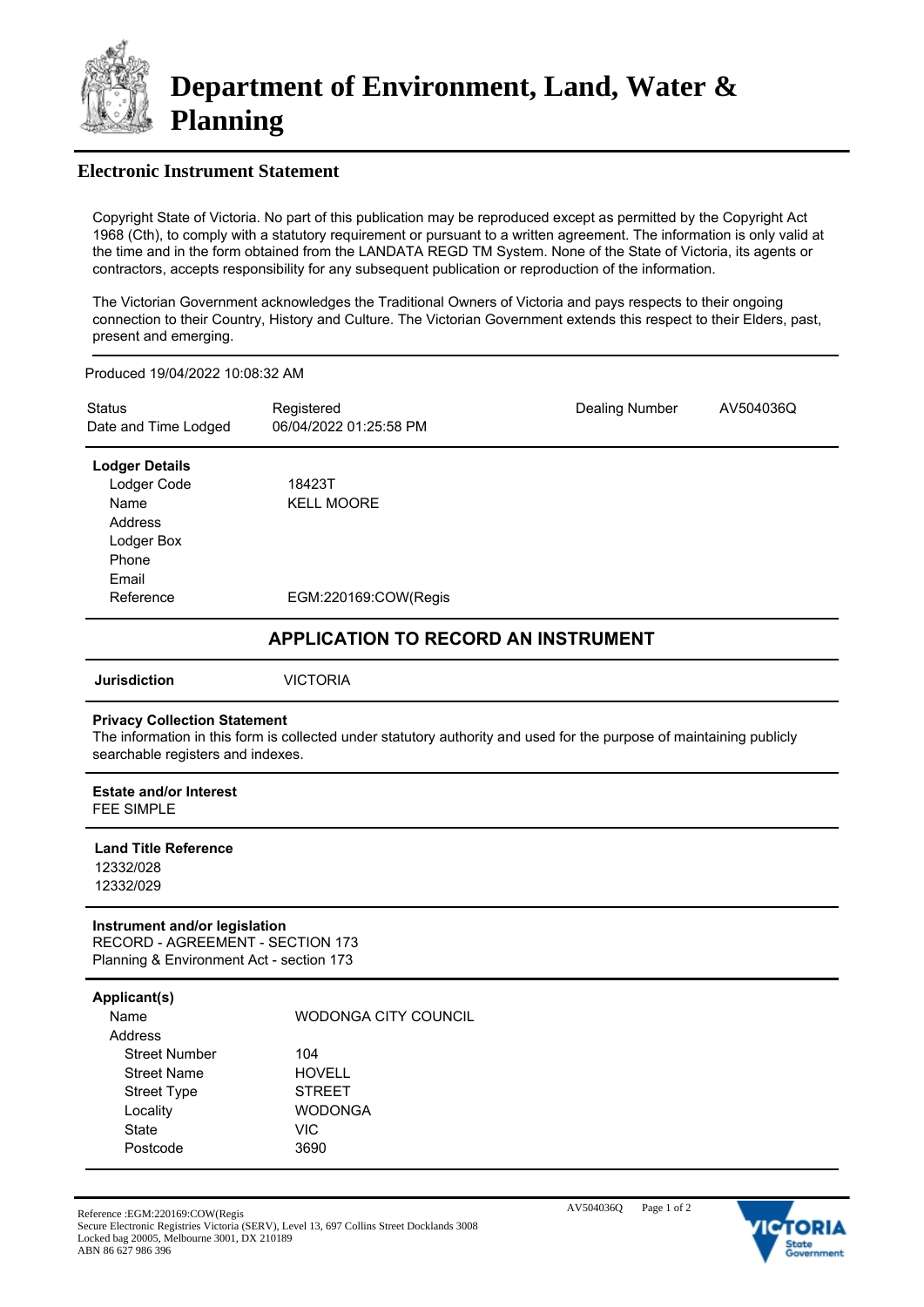

# **Electronic Instrument Statement**

### **Additional Details**

Refer Image Instrument

The applicant requests the recording of this Instrument in the Register.

#### **Execution**

- 1. The Certifier has taken reasonable steps to verify the identity of the applicant or his, her or its administrator or attorney.
- 2. The Certifier holds a properly completed Client Authorisation for the Conveyancing Transaction including this Registry Instrument or Document.
- 3. The Certifier has retained the evidence supporting this Registry Instrument or Document.
- 4. The Certifier has taken reasonable steps to ensure that this Registry Instrument or Document is correct and compliant with relevant legislation and any Prescribed Requirement.

|                       | Executed on behalf of WODONGA CITY COUNCIL |
|-----------------------|--------------------------------------------|
| Signer Name           | CAITLIN MAREE KEOGH                        |
| Signer Organisation   | KELL MOORE PTY LTD                         |
| Signer Role           | AUSTRALIAN LEGAL PRACTITIONER              |
| <b>Execution Date</b> | 06 APRIL 2022                              |
|                       |                                            |

#### **File Notes:** NIL

This is a representation of the digitally signed Electronic Instrument or Document certified by Land Use Victoria.

Statement End.

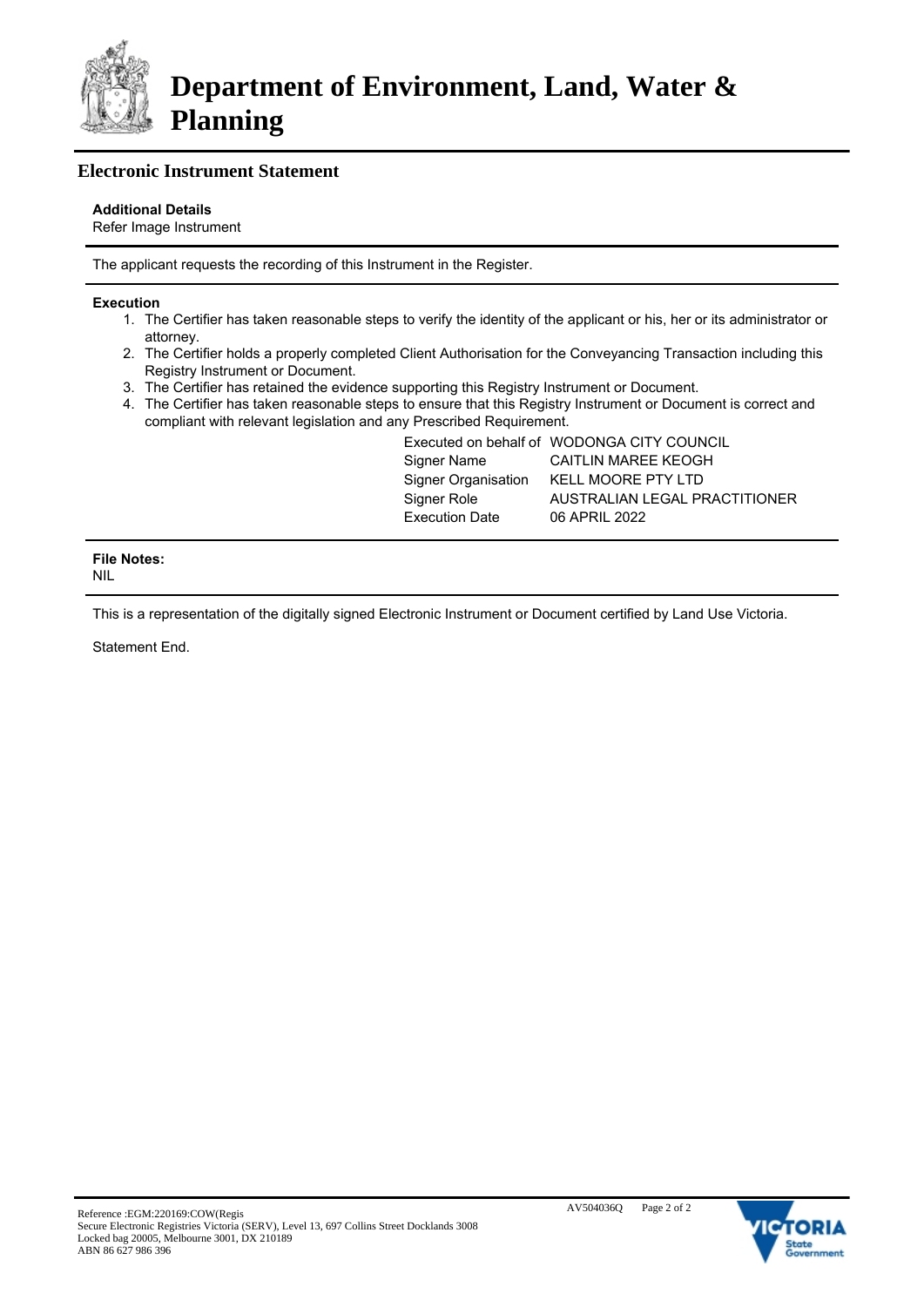

# **The document following this cover sheet is an imaged document supplied by LANDATA®, Victorian Land Registry Services.**

|                                     | Document Type   Instrument |
|-------------------------------------|----------------------------|
| Document Identification   AV504036Q |                            |
| Number of Pages   12                |                            |
| (excluding this cover sheet)        |                            |
| Document Assembled                  |                            |

# **Copyright and disclaimer notice:**

© State of Victoria. This publication is copyright. No part may be reproduced by any process except in accordance with the provisions of the Copyright Act 1968 (Cth) and for the purposes of Section 32 of the Sale of Land Act 1962 or pursuant to a written agreement. The information is only valid at the time and in the form obtained from the LANDATA® System. None of the State of Victoria, LANDATA®, Victorian Land Registry Services Pty. Ltd. ABN 86 627 986 396 as trustee for the Victorian Land Registry Services Trust ABN 83 206 746 897 accept responsibility for any subsequent release, publication or reproduction of the information.

The document is invalid if this cover sheet is removed or altered.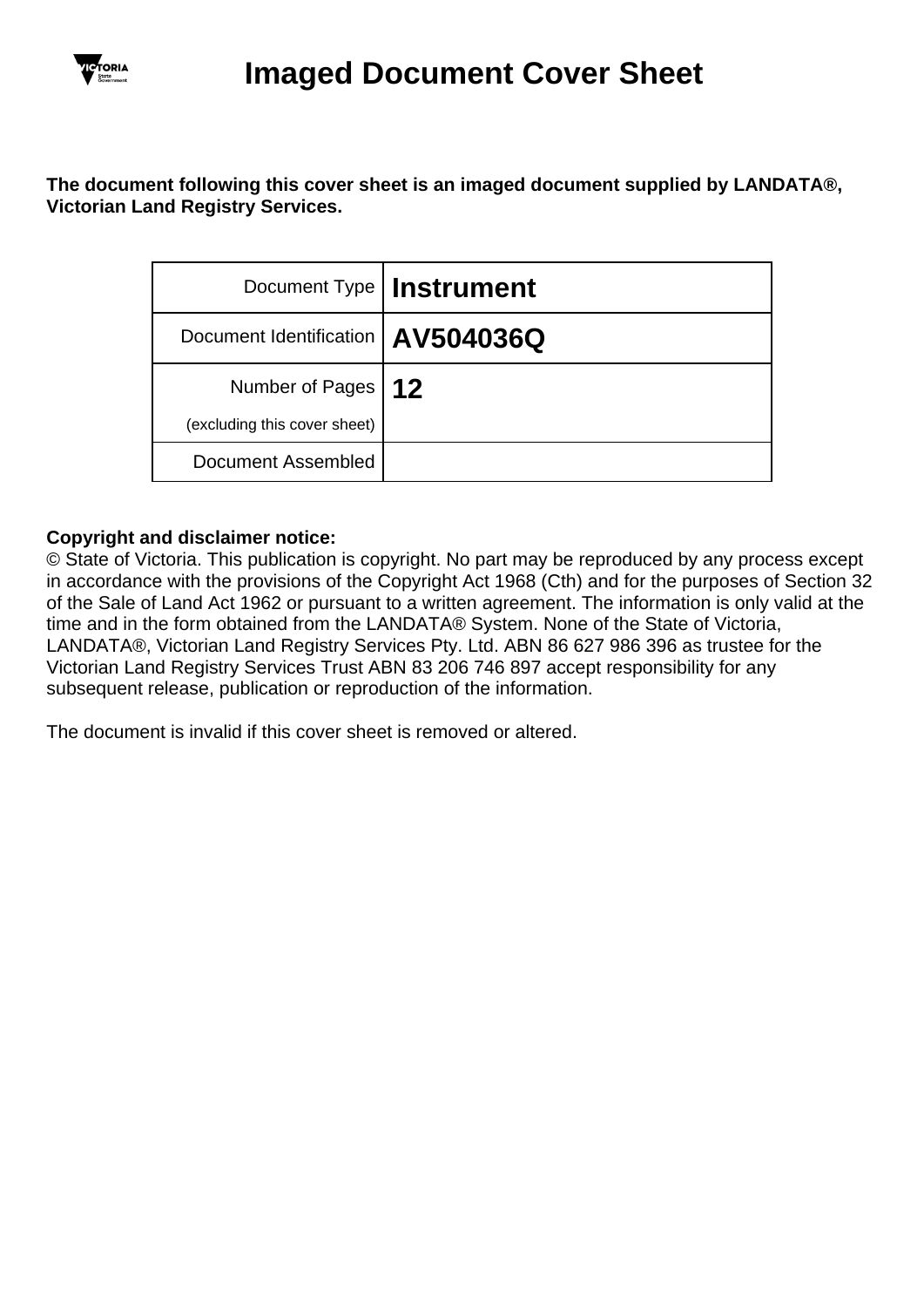**Delivered by LANDATA®, timestamp 19/04/2022 10:08 Page 1 of 12**

© State of Victoria. This publication is copyright. No part may be reproduced by any process except in accordance with the provisions of the Copyright Act 1968 (Cth) and for the purposes of Section 32 of the Sale of Land Act 1962 or pursuant to a written agreement. The information is only valid at the time and in the form obtained from the LANDATA® System. None of the State of Victoria, LANDATA®, Victorian Land Registry Services Pty. Ltd. ABN 86 627 986 396 as trustee for the Victorian Land Registry Services Trust ABN 83 206 746 897 accept responsibility for any subsequent release, publication or reproduction of the information.

**DATED** 

q

 $Ap\dot{\wedge}$ 

 $\overline{\phantom{0}}$ 

2022

**SECTION 173 AGREEMENT** Subject Land: 115 Kinchington Road, Leneva, Victoria



575 Olive Street ALBURY NSW 2640 Tel: 02 6021 2844 Fax: 02 6021 6075 Ref: EGM:220169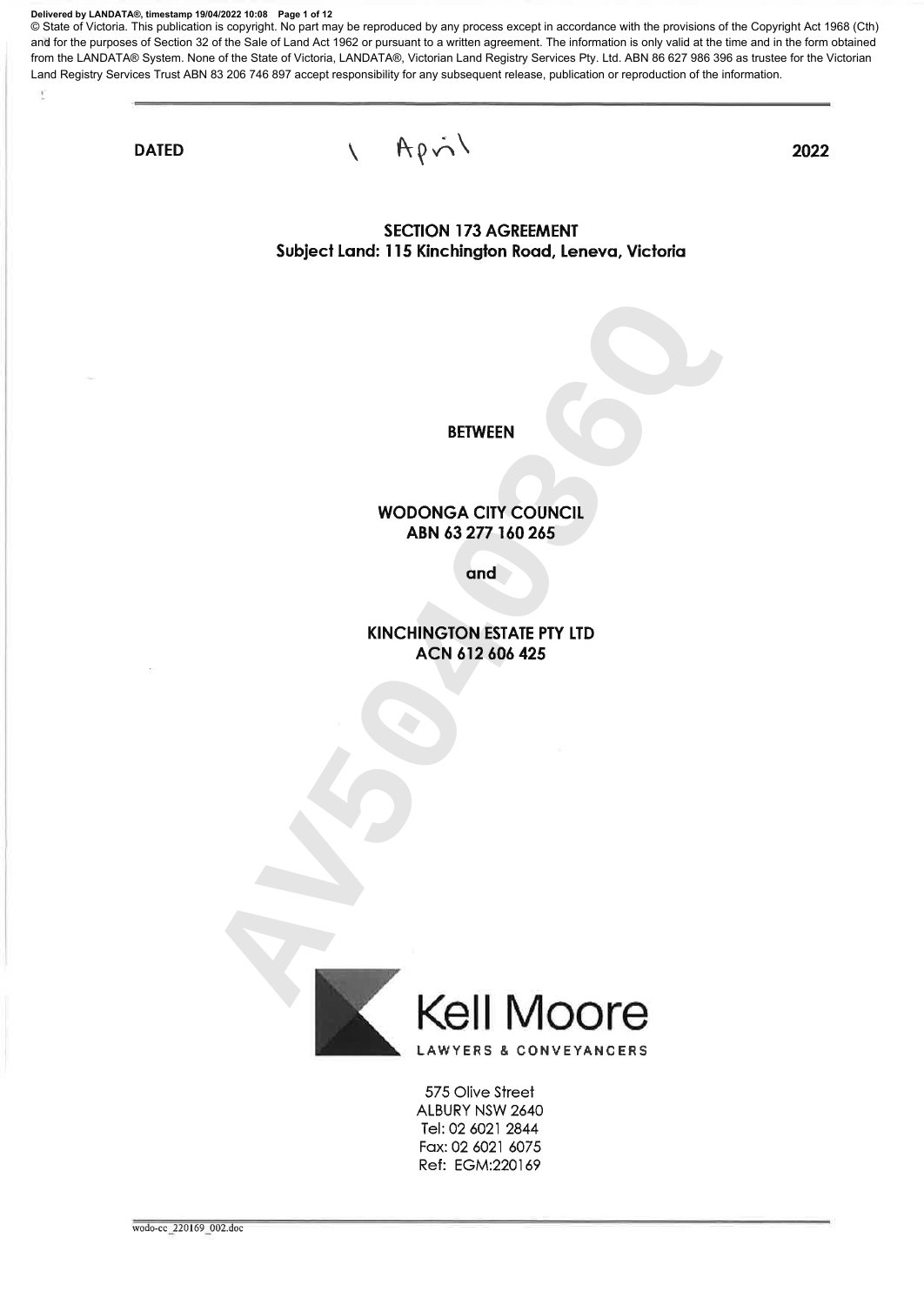**THIS AGREEMENT** is made the 
$$
\sqrt{5} + 4
$$
 day of  $A \sqrt{5} + 1$ 

#### **BETWEEN** WODONGA CITY COUNCIL ABN 63 277 160 265 of 104 Hovell Street, Wodonga, Victoria (Council)

**AND** 

- $A$ .
- $B.$
- **KINCHINGTON ESTATE PTY LTD ACN 612 606 425 of 7 Moloney Driv**<br>Victoria (Initial Owner)<br>Victoria (Initial Owner)<br>Intitial Owner is the current registered proprietor of the Subject Land.<br>The Distribution of the exposible au  $\mathcal{C}$ .
- D.
- E.
- $F.$

#### $1.$

**BMO** means the Bushfire Management Overlay or Wildfire Management Overlay referred to in the Planning Scheme;

**CFA** means the Country Fire Authority;

**Corner Lot** means a lot in the Plan of Subdivision which is bounded by a street on two or more sides: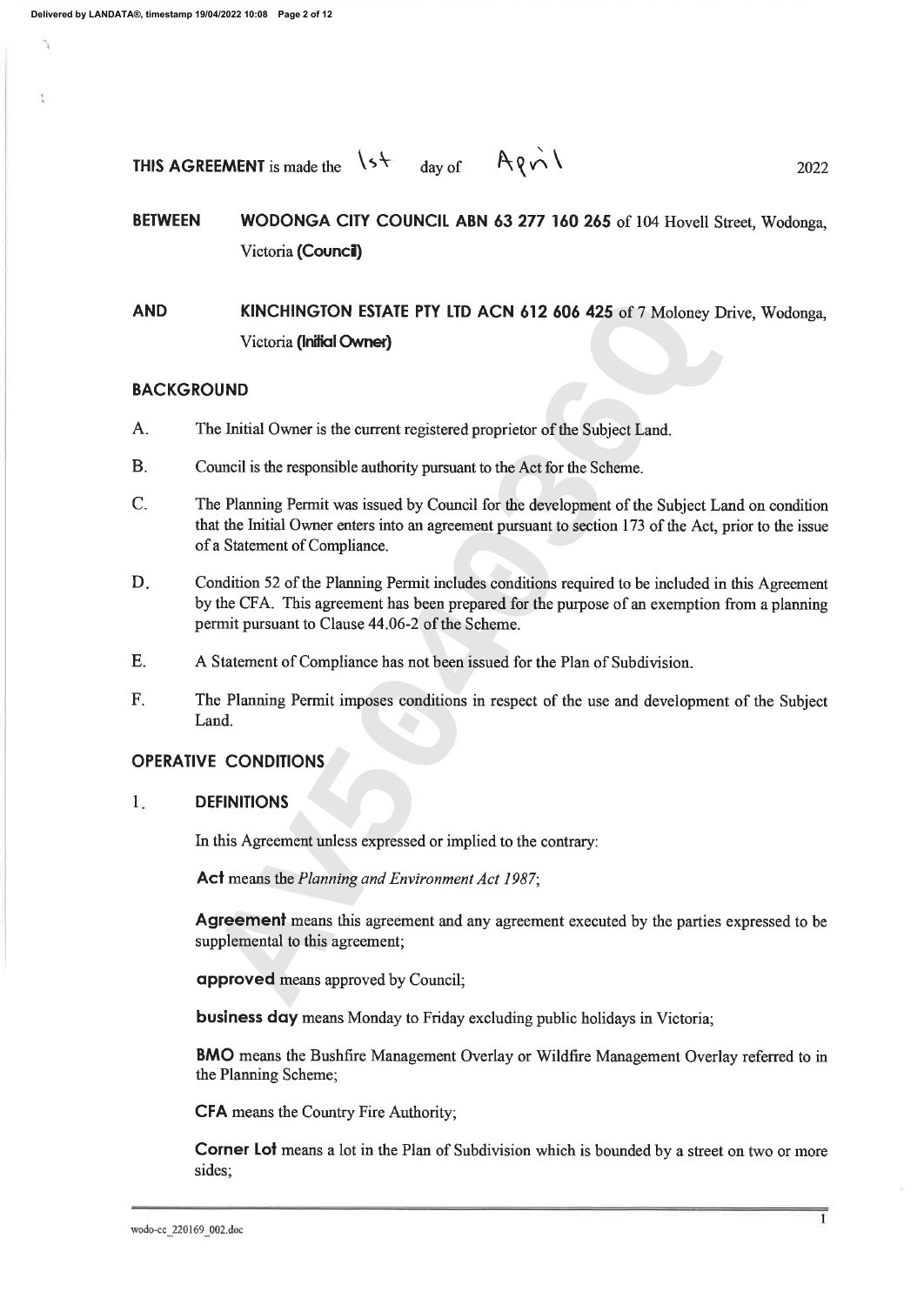Š.

develop and development have the same meaning as in section  $3(1)$  of the Act;

**Developed Lots** means a lot created by the subdivision of the Subject Land;

**dwelling** has the same meaning as in the Scheme;

Façade means a wall of a building running parallel (or mostly parallel) to the street boundary and comprising floor to ceiling or full length windows in at least one Habitable Living Area

wing active surveillance of the public realm, including either a verandah corpal or secondary access, and designed to front the street;<br> **AV Bulleling II ne** means the front wall of any room of the dwelling (excluding **AV** 

**Primary Street** means the street which Council defines as the street address for the lot;

**Scheme** means the Wodonga Planning Scheme;

**Screening Device** includes any fence, wall, shed, non-transparent screen or material erected, installed or attached to any structure (excluding vegetation or curtains to windows);

Secondary Façade means the façade on a Corner Lot which is located parallel (or mostly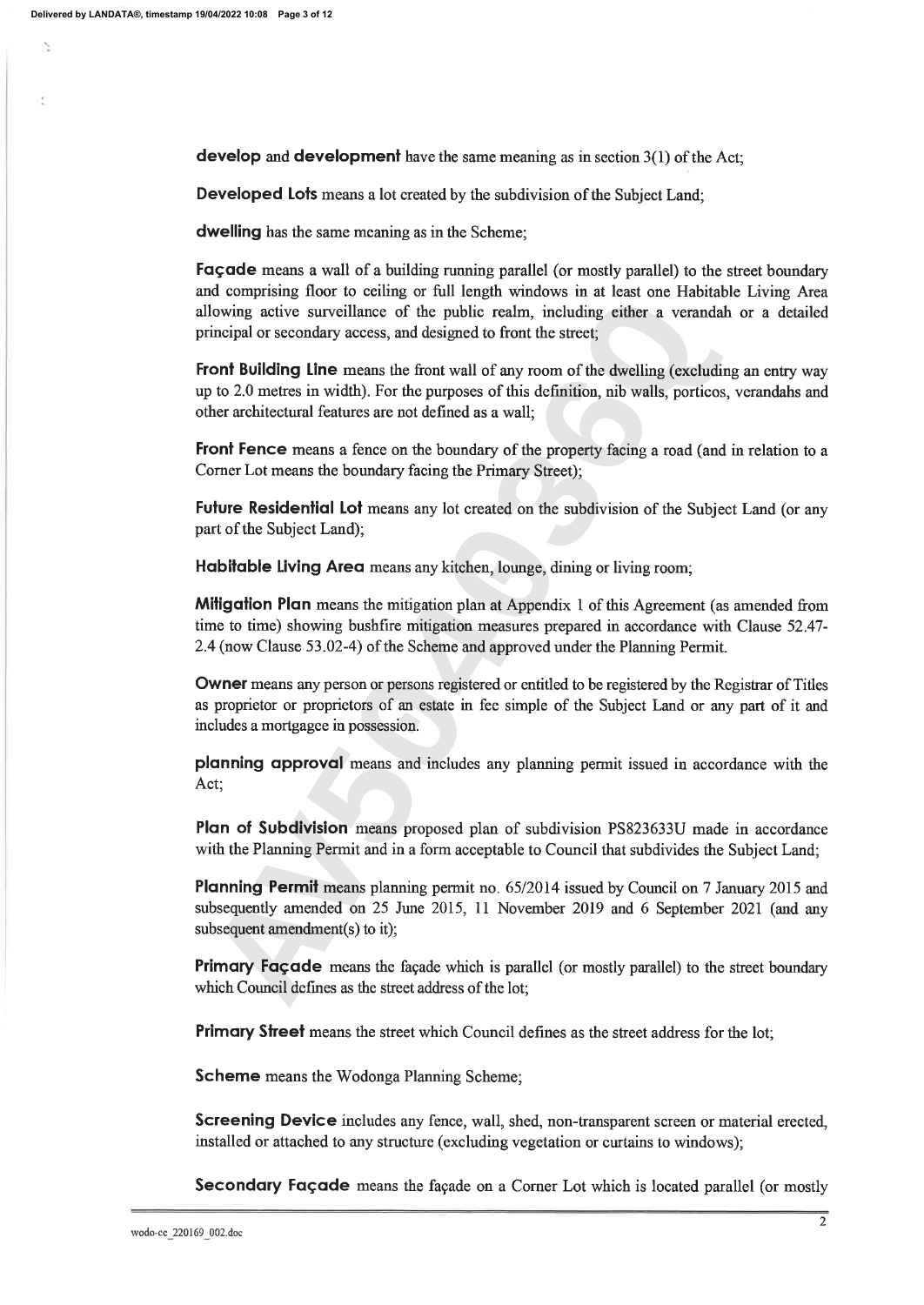parallel) to a Secondary Street;

**Secondary Street** means, in relation to a Corner Lot, the street which is not the Primary Street (i.e. not the street which Council defines as the street address for the lot);

**Service Area** includes clotheslines and garbage bin storage areas;

- $(a)$
- $(b)$

**Example 16 Compliance** means a statement of compliance for the Plan of<br>
And by Council under section 21 of the *Subdivision Act 1988*;<br> **AO** Let F in Plan of Subdivision 840958S being the land in Certificate of Title V.<br>

## $\overline{2}$ .

## $3.$

- $3.1$
- $3.2$
- $3.3$ Land.

#### $4.$ **OWNER'S WARRANTIES**

Without limiting the operation or effect of this Agreement, the Owner warrants that:

 $4.1$ except for the parties to this Agreement, no other person (except for any tenants of the Subject Land) has any interest, either legal or equitable, in the Subject Land which may be affected by this Agreement or by development or use of the Subject Land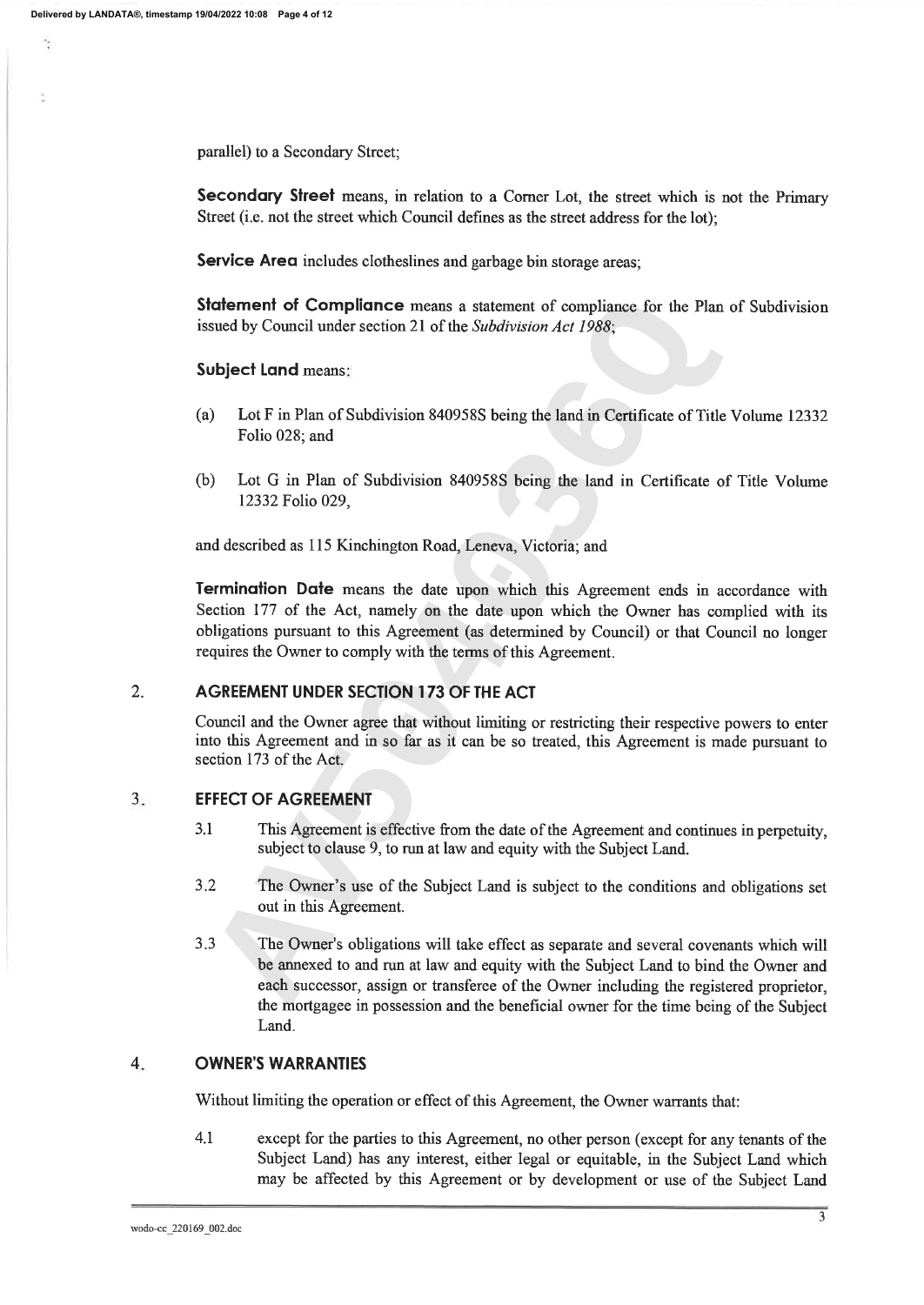pursuant to the Scheme or any permit or approved plan under the Scheme; and

 $4.2$ the Owner has obtained all necessary authorities and consents to bind all other persons who have any interest either legal or equitable in the Subject Land.

#### $5<sub>1</sub>$ **SUCCESSORS IN TITLE**

Without limiting the operation or effect of this Agreement, the Owner must ensure that, until this

- $5.1$
- 5.2

#### 6.

- 6.1
- 6.2
	-
	-
	-
- 6.3
- contrain is recorded on the folio of the register which relates to the Subject Land<br>give effect to, do all acts and sign all documents requiring those succese<br>effect to this Agreement; and<br>execute a deed agreeing to be bou
	- -
- 6.4 vehicle access driveways from the Primary Street must be no wider than 4.5 metres at the front boundary of the lot;
- 6.5 a vehicle crossover to any lot must not be located where access is required across any part of an indented parking space (as determined by Council);
- 6.6 no Screening Device may be erected which would obscure surveillance of a public reserve or street from the internal or external living areas of the dwelling;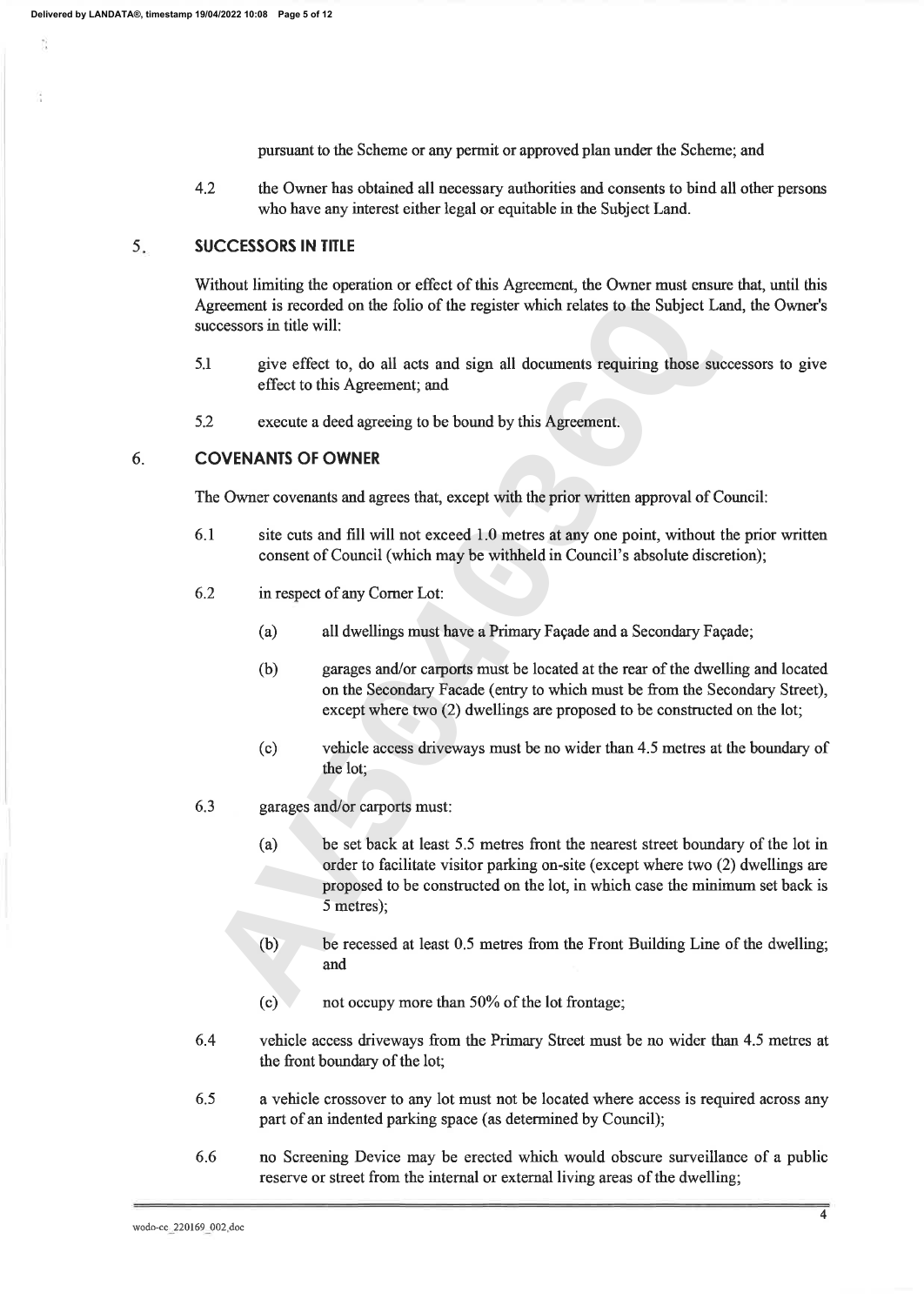6.7 a Service Area must not be located forward of the Front Building Line;

#### 6.8 any Front Fences:

- $(a)$ must not exceed 1.2 metres in height; and
- $(b)$ must be constructed of pillars that match the material type and colour of the dwelling and consist of infill fencing panel of 25% transparency in powder
- 
- 6.9
- coated tubular metal finishes or timber; and<br>
(c) in respect of Corner Lots, must extend at least 10 metra<br>
Secondary Street;<br>
if the BMo applies to the Subject Land (or any part of the Subject Land<br>
must at its own cost a
	-

# $7.$

#### $7.1$

### $7.2$

- 
- 
- 

### $7.3$

- $(a)$ consent to Council making an application to the Registrar of Titles to make a recording of this Agreement in the Register on the folio of the Register which relates to the Subject Land in accordance with section 181 of the Act; and
- $(b)$ do all things necessary to enable Council to do so including signing any further agreement, acknowledgment or document or procuring the consent to this Agreement of any mortgagee or caveator to enable the recording to be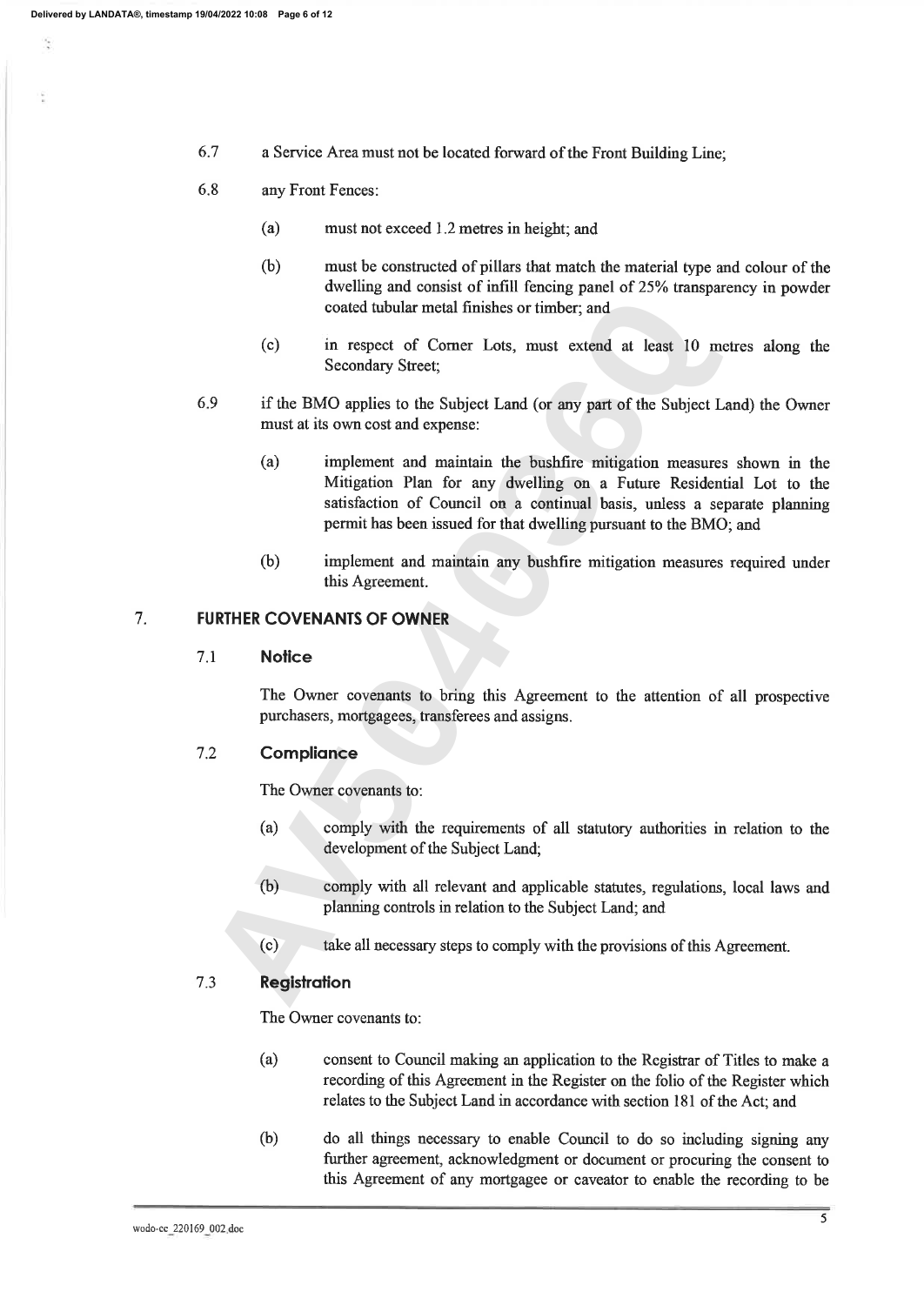made in the Register under that section.

#### 7.4 Mortgagee to be Bound

The Owner covenants to obtain the consent of any mortgagee to be bound by the covenants in this Agreement if the mortgagee becomes mortgagee in possession of the Subject Land.

### $7.5$

**Council's Costs to be Paid**<br>The Owner covenants to pay to Council, within 14 days of demanation<br>reasonable legal costs and expenses directly attributable to the negotiation<br>and registration of this Agreement and following

#### 7.6

#### 8.

#### 8.1

### 8.2

#### 8.3

then it must be severed and the other provisions of this Agreement remain operative.

#### 8.4 No Fettering of Council's Powers

This Agreement does not fetter or restrict the power or discretion of Council to make or impose requirements or conditions in connection with any use or development of the Subject Land or the granting of any planning approval, the approval or certification of any plans of subdivision or consolidation applicable to the Subject Land or the issue of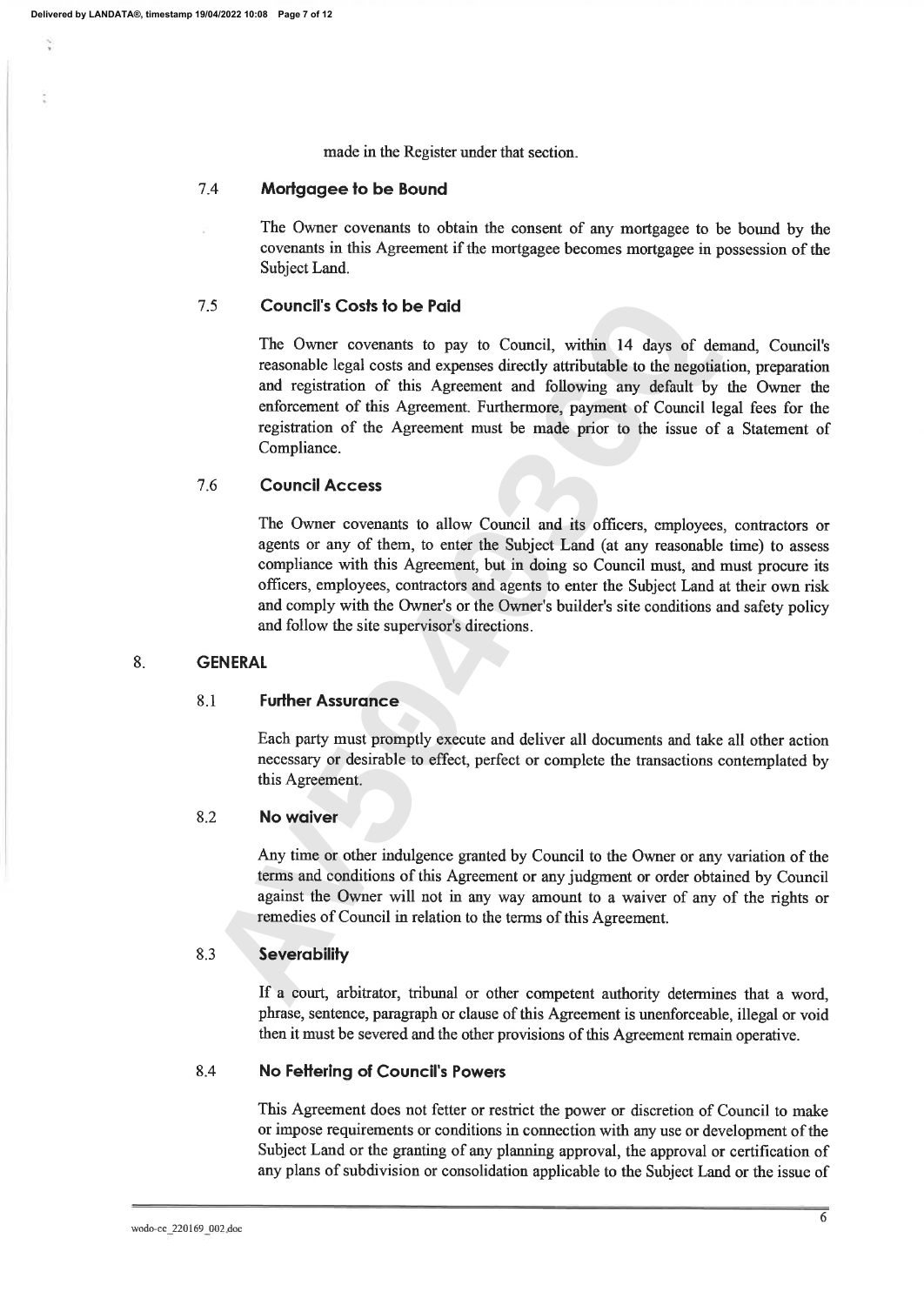a Statement of Compliance in connection with any such plans.

#### 9. **ENDING OF AGREEMENT**

- 9.1 This Agreement will end in respect of the Developed Lots on the Termination Date.
- 9.2 As soon as reasonably practicable after the Termination Date, Council will, at the request and at the cost of the Owner, make application to the Registrar of Titles under

## 10.

- 
- Section 183(2) of the Act to cancel the recording of this Agreement of<br> **ATCES**<br> **ALCES**<br> **ALCES**<br> **ALCES**<br> **ALCES**<br> **ALCES**<br> **ALCES**<br> **ALCES**<br> **ALCES**<br> **ALCES**<br> **ALCES**<br> **ALCES**<br> **ALCES**<br> **ALCES**<br> **ALCES**<br> **ALCES**<br> **ALCES** 
	-

- 
- 
- 
- 

### $11.$

- 11.1 undefined terms or words have the meanings given in the Act;
- 11.2 the singular includes the plural and the plural includes the singular;
- 11.3 a reference to a gender includes a reference to the other genders;
- 11.4 a reference to a person includes a reference to a firm, corporation or other corporate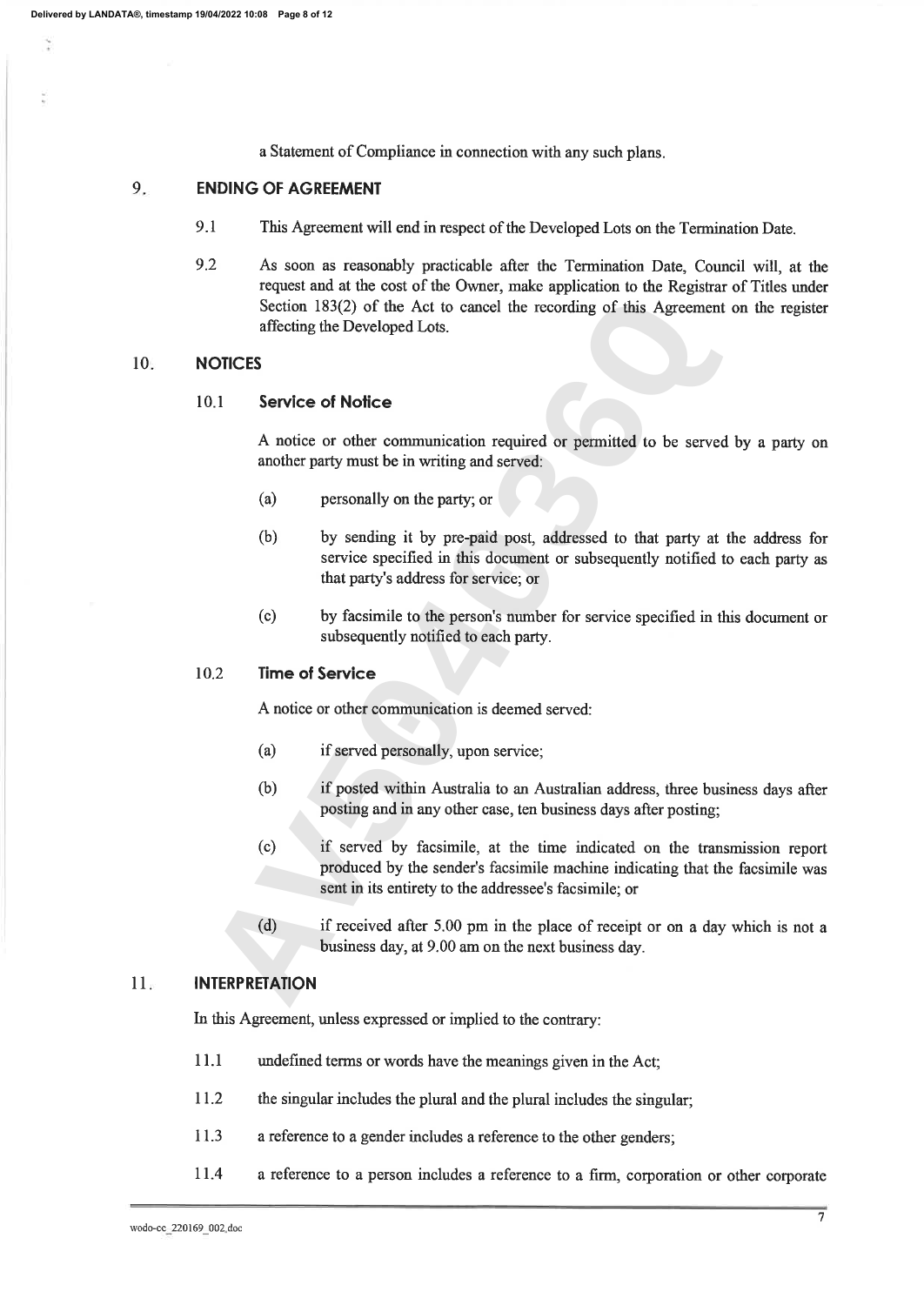È

body;

- 11.5 if a party consists of more than one person this Agreement binds them jointly and each of them severally;
- 11.6 a reference to a "planning scheme" or "Scheme" includes any amendment, consolidation, or replacement of such scheme and any document incorporated by reference into such scheme;
- 
- The areference to a statute includes any statutes amending, consolidating or re<br>
statutes and any regulations made under the statutes;<br>
Where, in this Agreement, Council may exercise any power, duty or f<br>
power, duty or fu
- 
-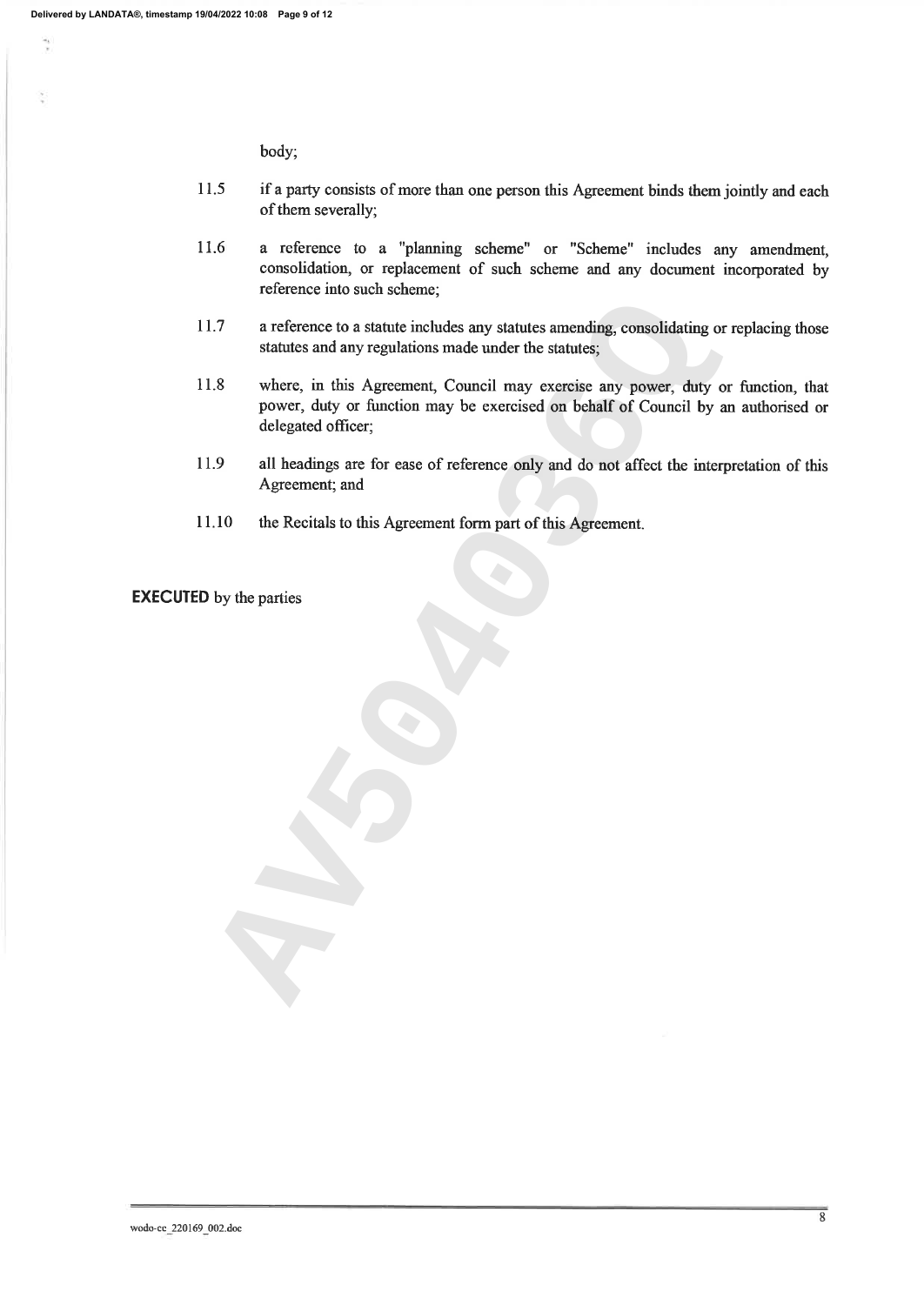t

#### **SIGNING PAGE**

SIGNED SEALED AND DELIVERED as a Deed by the parties as set out at the commencement of this Agreement.

**EXECUTED** pursuant to Division 2 of Part 9 of the Act

FALED AND DELIVERED by )<br>
CITY COUNCIL ABN 63 277 160 )<br>
CHONG delegate to SERA MUDRA,<br>
Executive Officer in the presence of )<br>
Delegate to sign above<br>
and winness:<br>
<br>
And Music Contract to the presence of the state of the **SIGNED** 

Print Name

persons:

Office held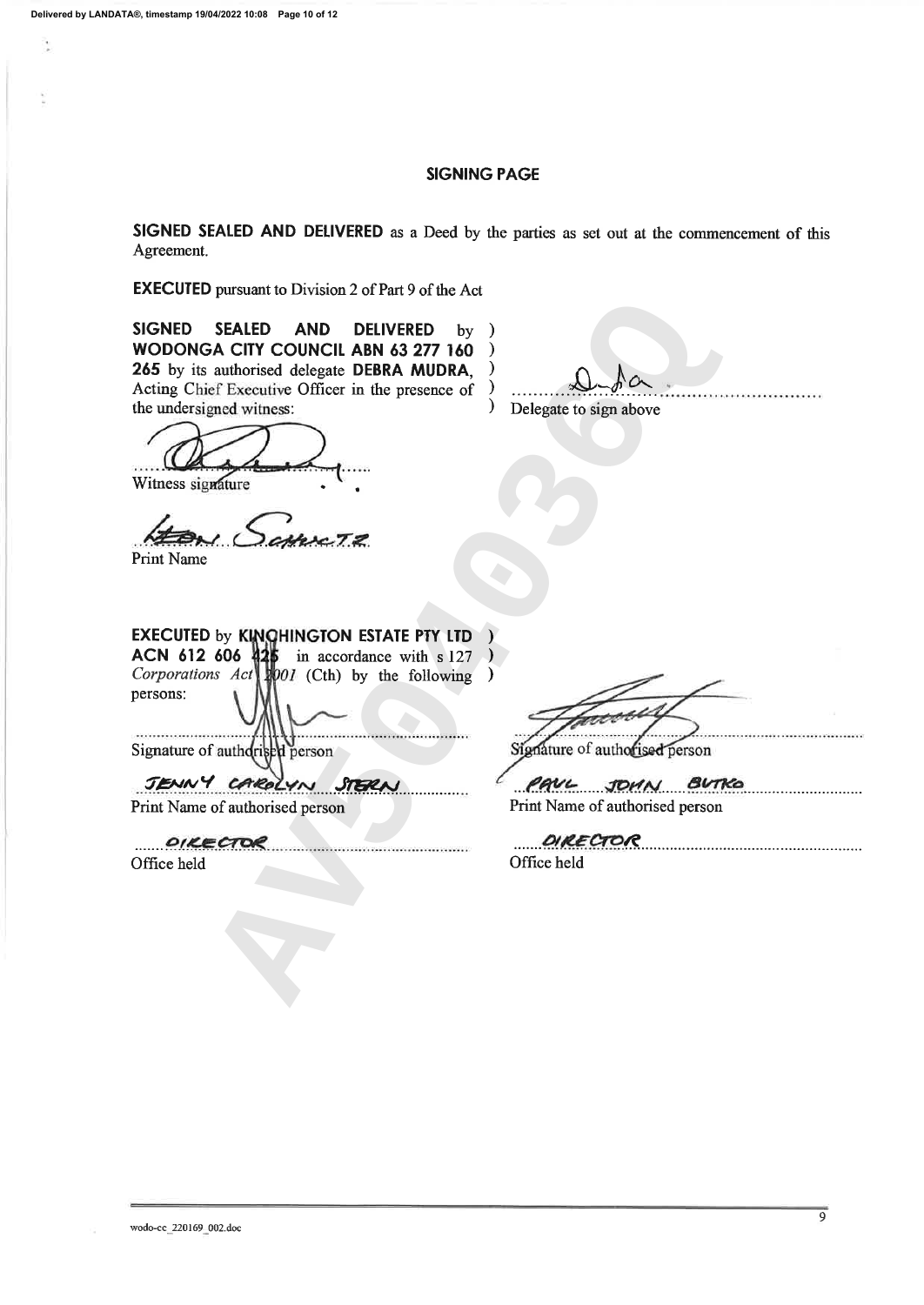ÿ.

 $\frac{1}{\sqrt{2}}$ 

š

# Appendix 1 - Mitigation Plan

**AV504203000**